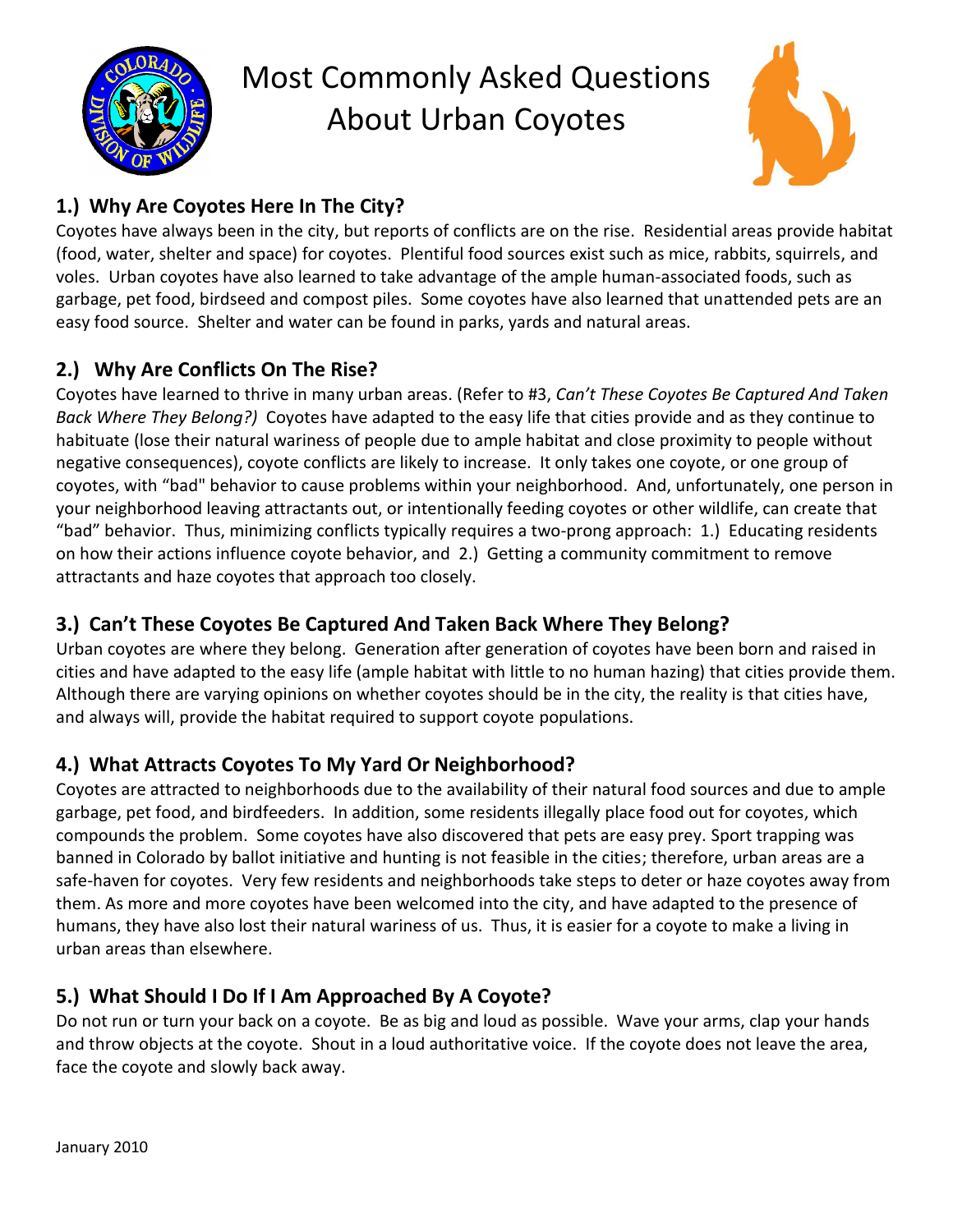#### **6.) There Are Too Many Coyotes In The City. Can't We Reduce Their Numbers?**

Cities provide ample habitat for coyotes. They have adapted to not only live, but to thrive, in residential communities. It is the availability of habitat that dictates how many coyotes are in an area. With collaborative efforts, we can influence people's actions and coyote behavior. It's important to know that your city is not the only place dealing with coyote conflicts. Many eradication programs have been attempted in other North American cities and all have proven to be expensive failures. Even the best eradication efforts can not remove all of the coyotes and research has proven that such eradication will cause the remaining coyotes to increase reproduction, creating larger litters. Thus, removal programs lead to increased reproduction by the remaining coyote populations and populations quickly meet or exceed pre-control numbers. "To suppress a coyote population over the long term, more than 75% of the coyotes would need to be removed annually." (Connolly & Longhurst 1975)

#### **7.) Why Can't The CDOW Just Kill The Coyotes That Are Killing Our Pets?**

It can be difficult to accept, but pets can be seen as a food source to coyotes and large dogs can be seen as a threat to their territory. Unattended pets may be at risk. Responsible pet ownership is key in reducing coyote conflicts. Lethal control on coyotes preying on pets may be undertaken by landowners or city and county agencies. State law allows landowners to take (kill) coyotes that are causing damage/conflicts on their land. Be aware that cities and counties may have more restrictive ordinances and laws. The CDOW in the Denver area may intervene and attempt lethal action on coyotes posing a threat to human safety. For information on the state laws regarding personal property and pets, please contact the CDOW. Please refer to #8, *How Can I Protect My Pets?*

#### **8.) How Can I Protect My Pets?**

#### Keep your pet(s) current on vaccines.

Cat Owners: The best way to guarantee your cat's safety is to keep it indoors. Cats allowed to roam face potential death from cars, diseases, coyotes, foxes, raccoons, dogs, and birds of prey (such as owls). Dog Owners: Always supervise your pets outside, especially dusk through dawn. If you must leave your dog outside, secure it in a fully enclosed kennel. Keep your pets on a short leash and never let them interact or play with wildlife. Avoid known or potential den sites and thick vegetation where coyotes may seek cover. Pick up small dogs when coyotes are visible.

#### **9.) Can I Kill The Coyote That Keeps Coming Into My Yard?**

State law allows landowners to take (kill) coyotes that are causing damage/conflicts on their land. Cities and counties may have more restrictive ordinances and laws that prohibit the use of a firearm. Coyotes are very difficult to catch in a live trap, but this may be an option available within the city limits. However, relocation is not an option, thus the coyote would have to be killed once captured. Some cities may give exemptions for the discharge of firearms or some private trappers may be licensed for lethal injection. In the metro area, you may be able to contract with a private trapper who has a CDOW permit (to remove coyotes caught in a live trap out of the city and into an unincorporated area where the discharge of firearms is lawful) to help with euthanasia. Your local city or county may have additional tools or resources available for you.

#### **10.) How Do I Protect My Children?**

Educate your children about the presence of urban wildlife and teach them to NEVER approach wild animals or domestic animals they don't know. Teach them the steps mentioned under #5, *What Should I Do If I am Approached By A Coyote?*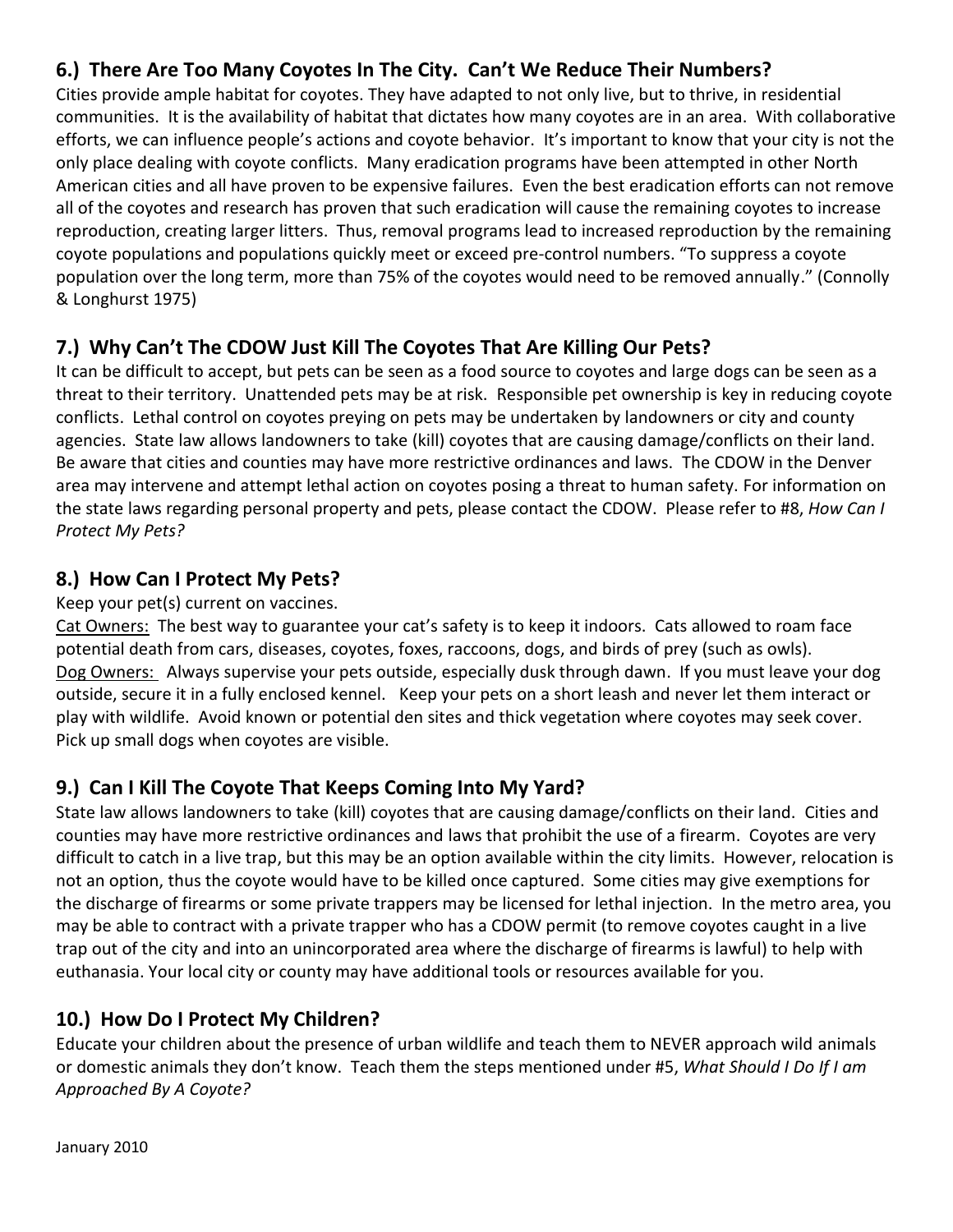#### **11.) When Are Coyotes A Risk To Me?**

Coyotes are naturally curious but are usually timid animals and run away if confronted. If a coyote is too close or approaches you, scare/haze it away. Refer to #5, *What Should I Do If I Am Approached By A Coyote?* If a person is injured or attacked by a coyote, please call 911 immediately. Coyotes that exhibit dangerous behavior towards people (such as raising its hackles, baring its teeth, or growling) should be reported to the CDOW. Although rare, there are documented human attacks by coyotes. Most of these have been in association with coyotes being fed by people. Please see #12, *Is it Legal to Feed Coyotes?*

#### **12.) Is It Legal To Feed Coyotes?**

CDOW prohibits the feeding of coyotes in the cities and discourages the feeding of ALL wildlife. There are some cities in the surrounding Denver metro area, which have additional ordinances against the feeding of wildlife. Coyotes that associate humans with food may become demanding, aggressive, and unpredictable. Please report individuals feeding coyotes to the CDOW.

#### **13.) What CDOW Resources Are Available To Help Me And My Neighbors?**

The CDOW has educational/outreach products such as informational brochures, posters, signs, and other handouts. The local District Wildlife Manager may assist in their respective jurisdictions by meeting with Home Owners' Associations and attending community meetings. The CDOW can provide local jurisdictions with information on the use of hazing and other non-lethal methods for deterring coyotes. Volunteers may assist with educating the public by distributing information and helping with educational booths. The CDOW partners with local jurisdictions to protect human safety. Please contact the CDOW if you want more information on how you can help disseminate coyote information in your neighborhood.

#### **14.) I Have Observed Coyotes In My Neighborhood And Now I Am Afraid To Go Outside. What Can I Do?**

We live in a state with rich and diverse wildlife resources -- that's why many people choose to call Colorado home. Coyotes live statewide, so whether you live inside or outside of the city, you may see or encounter a coyote. Having a general understanding of coyotes, and other urban wildlife, may help minimize some of the fears you may have. There is a lot of misinformation about coyotes. Being prepared and educating yourself about local wildlife may relieve some of the concerns you have. Refer to # 13, *What CDOW Resources Are Available To Help Me And My Neighbors?* Some steps you can take to minimize a coyote encounter could include being aware of your surroundings and carrying a walking stick or other deterrent. Deterrents can include rocks, vinegar in a water gun, paintballs, airhorns or a repellent spray (such as Citronella or pepperspray). Contact your local authorities to ensure you are using a legal method.

#### **15.) My Neighbor Was Bitten By A Coyote While Walking His Dog. What Should He Do?**

If a person is injured by a coyote, call 911 immediately. Any coyote displaying aggressive behavior towards people should be reported immediately to the CDOW office. Refer to #11, *When Are Coyotes A Risk To Me?* 

#### **16.) Why Not Sterilize Coyotes?**

Although this method sounds like an easy task – it is not. Coyotes are very intelligent and are not an easy predator to live trap. Some sterilization baits are being developed but their effectiveness has not been proven. Placing these baits out in the city could impact other wildlife and pets. Past studies have shown that sterilization of coyotes is very costly, outweighing the limited results. New techniques are becoming available and further research is needed.

January 2010